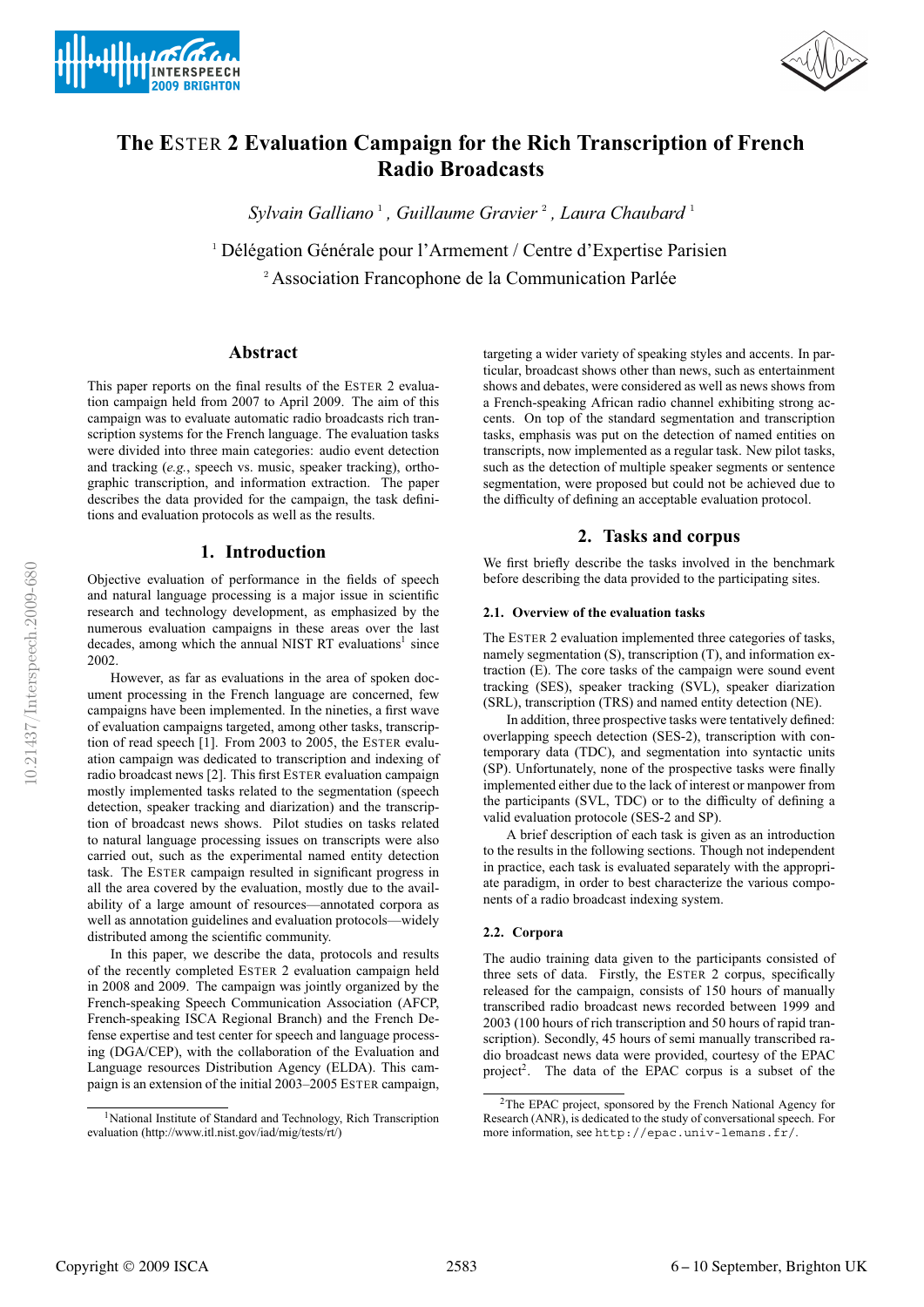Table 1: Statistics on the 7 hours test

| Duration                                   | 7h <sub>12</sub> |
|--------------------------------------------|------------------|
| Number of words                            | 72,534           |
| Number of speakers                         | 255              |
| Non scored portions for T task             | 7.86 %           |
| Non scored portions for S task             | $0.37\%$         |
| Simultaneous speech                        | $2.27\%$         |
| Non speaker passages (music, jingle, etc.) | 8.33 %           |

1,600 hours of non transcribed data from the ESTER 1 campaign, recorded between 2003 and 2004, selected to mostly include non planned speech (*e.g.*, interviews). Finally, the ESTER 1 corpus, consisting of 100 hours of manually transcribed radio broadcast news shows recorded between 1998 and 2004, was also provided as training data. Named entities were (re)annotated in the ESTER 1 corpus according to the new guidelines defined for ESTER 2. Apart from the training data, a development set containing 6 hours of radio broadcast news recorded in 2007 was provided.

Overall, the three corpora contain shows from different sources, namely France Inter (Inter), Radio France International (RFI), France Culture, Radio Classique, Africa number one (Africa 1), Radio Congo and TVME (previously known as Radio Télévision du Maroc). The last three sources are Frenchspeaking radios, where the two African radios (Africa 1 and Congo) contain strong accents while TVME shows exhibit a large amount of instantaneous translation implying speech from two speakers.

The audio resources were complemented by a corpus of articles from the French newspaper Le Monde, taken over the period 1987–2006 containing approximately 450M words. For all tasks, participants were allowed to use any data recorded prior to January 2008, whether distributed specifically for the campaign or not.

The test set, recorded from January to February 2008, consisted of 7 hours of radio broadcast shows taken from RFI, Inter, TVME and Africa 1 (see Table 1 for some statistics). Most shows were broadcast news though a small amount of data from Inter consisted in other types of programs with more spontaneous speech material, including a debate with questions from listeners over the telephone (Le Téléphone sonne).

#### **2.3. Participants**

Most French labs working in the areas of speech processing or natural language processins participated in the ESTER 2 campaign, along with some industrial sites. In alphabetical order, the participating sites were: IRISA, IRIT, LIA, LIG, LIMSI, LINA, LI Tours, LIUM, LORIA, LSIS, Vecsys Research (VR), Synapse Development (Synapse), Télécom Paris-Tech/RTL (TPT/RTL) and Xerox.

## **3. Segmentation tasks**

Segmentation tasks aim at detecting, tracking and grouping together audio "events", known *a priori* or not. Three tasks were implemented in the ESTER 2 evaluation: sound event tracking (SES), speaker diarization (SRL) and speaker tracking (SVL), where the last one received no submission.

In tracking tasks, possible errors are miss detection and insertion of an event, the system performance being a trade-off between the two errors. Errors are computed based on time

Table 2: SES task overall performance for each participating site (100 \* error rate, miss rate, false alarm rate).

|     |       |       | music  |       |         |  |
|-----|-------|-------|--------|-------|---------|--|
| err | $\%m$ | %fa   | err    | $\%m$ | $\%$ fa |  |
| 1.5 | 0.37  | 16.42 |        |       |         |  |
| 13  | 0.72  | 9.28  | 5.5    | 43.13 | 0.77    |  |
| 1.1 | 0.80  | 4.91  |        |       |         |  |
| 12  | 0.50  | 11 01 | 5.2    | 12.56 | 4.33    |  |
|     |       |       | speech |       |         |  |

marks, in seconds, with a tolerance of 0.25s at reference segment boundaries. For a particular sound class, systems were evaluated in terms of error rate, defined as the total error time (amount of time due to insertions and miss detections) divided by the total duration of signal. The error rate can be interpreted as the mean error rate by unit of time. Errors were also computed in terms of miss alarm rate, false alarm rates and mean F-measure (mean of the F-measure of each event) in order to have a more precise analysis.

For the diarization task, the specific diarization error rate measure was considered in order to take into account deletions and insertions of speech in addition to speaker substitutions, after optimal matching between true and arbitrary speaker names.

#### **3.1. Sound event tracking**

The sound event tracking task consists in two main sub-tasks: music tracking, whether the music is in the foreground or in the background (SES-M), and speech tracking, possibly with background music (SES-P). A prospective overlapping speech tracking task (SES-2) was submitted but could not be achieved due to difficulties to define overlapping speech precisely and, as a consequence, to produce enough training data for participants.

Results reported in Table 2 are good for speech detection where very low miss detection rates are achieved. This is due to the fact that most systems were tuned to detect speech accurately as a front-end for transcription. On the other hand, the music detection task is particularly difficult since purely music portions are very limited in broadcast news shows and the signal to noise ratio of the music is quite low in the case of background music, *e.g.*, during headlines. Moreover, few participating sites developped a music specific tracking system.

#### **3.2. Speaker segmentation**

Speaker diarization (SRL) aims at segmenting documents into speaker turns and to group together portions of the document uttered by the same speaker. Speakers are not known beforehand and identification is not required. Systems must return a segmentation of the document with a possible arbitrary speaker identifier for each segment. Contrary to ESTER 1, portions of signal with several speakers were considered for scoring.

Results are given in Table 3, where performance are detailed in terms of miss speech, false alarm speech, speaker confusion rate and speaker error rate. A detailed analysis of the results outlines results highly dependent on the show, with error rates ranging from 0.22% to 23.86% for the best system. Despite the good average level of performance reached, the systems are very dependent on the nature of the show. This point is clearly linked both to the performance measure criterion and to the variable nature of the shows (length, number of speakers, accent).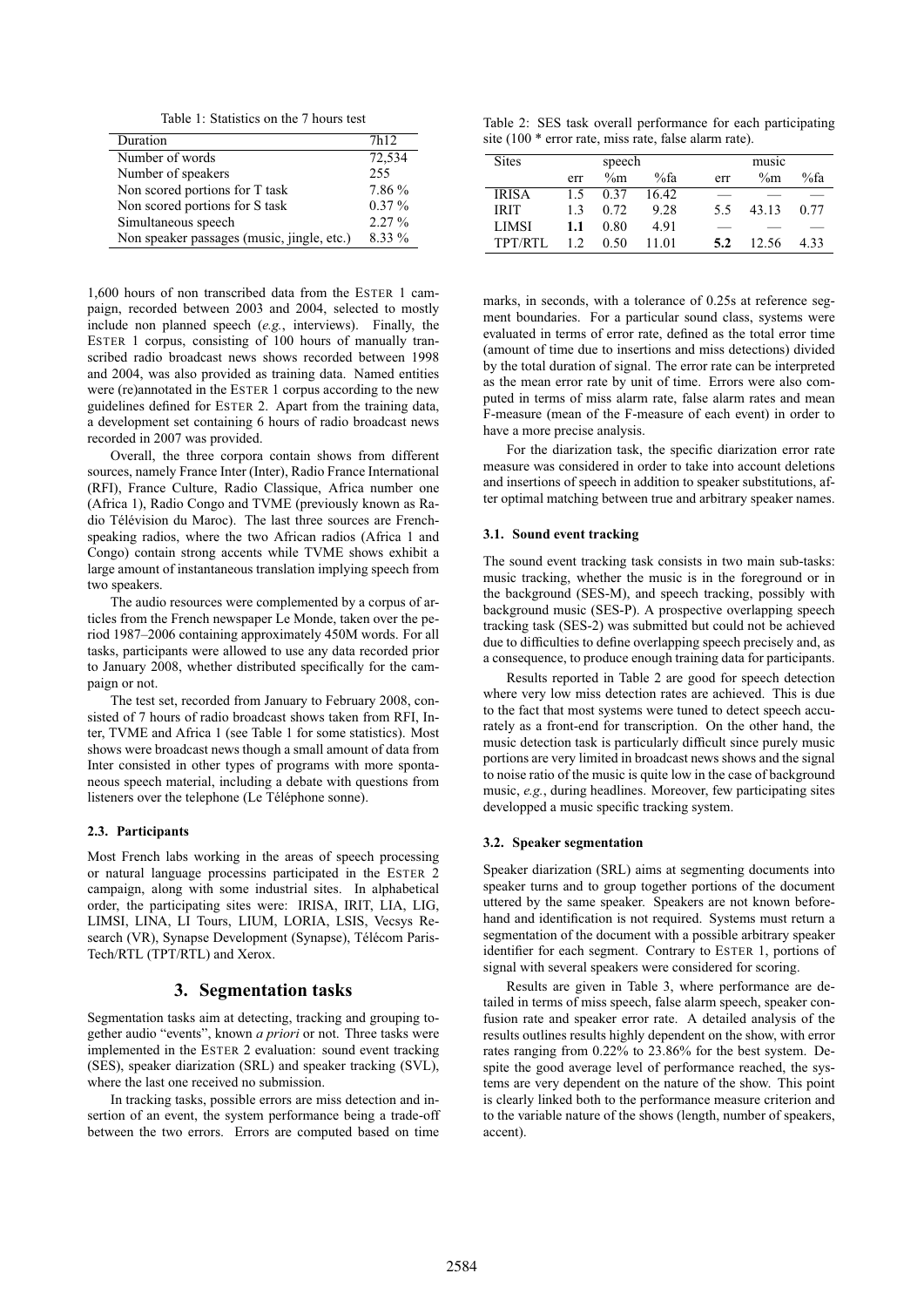Table 3: SRL task overall performance of each site primary system.

| site      | IRIT | LIA  | LIG  | <b>LIMSI</b> | LIUM |
|-----------|------|------|------|--------------|------|
| $\%$ miss | 1.4  | 1.4  | 1.6  | 1.5          | 1.0  |
| $\%$ ins  | 0.6  | 13   | 1.7  | 0.4          | 1.6  |
| $\%sub$   | 12.0 | 12.4 | 7.6  | 10.5         | 8.2  |
| $\%$ err  | 14.0 | 151  | 10.9 | 124          | 10.8 |

Table 5: Detail of the TRS task performances for each broadcaster for the top-4 sites.

| Site        | <b>IRISA</b> | LIMSI | LIUM | VR.  |
|-------------|--------------|-------|------|------|
| Africa 1    | 29.7         | 12.1  | 18.3 | 15.0 |
| Inter       | 28.2         | 14.0  | 20.2 | 17.5 |
| R FI        | 16.9         | 7.0   | 10.8 | 9.3  |
| <b>TVME</b> | 23.9         | 11.2  | 16.7 | 13.3 |

# **4. Transcription tasks**

The transcription task is the classical task which consists in producing the normalized orthographic transcription from the waveform, the performance measure being the word error rate (WER). The proposed pilot TDC task, whose goal was to evaluate unsupervised adaptation of ASR systems to new topics, received no submission.

Table 4 analyzes some of the differences between systems and report performance for the TRS task. A comparison with the ESTER 1 campaign results show that most systems have improved, even though the ESTER 2 test data was much more difficult than the ESTER 1 test set, due to more spontaneous speech, a larger proportion of telephone speech, the presence of strong accent and of background noises. This improvement is partly due to the increase in the amount of training data available and partly to the expertise gained by the participants.

Table 5 shows the WER obtained by the four best systems on the different radio channels. Results vary greatly depending on the accent and on the speaking style. Shows from the RFI channel, containing non accented broadcast news, exhibit fairly low error rates. As dialectal accents become stronger, *e.g.*, on TVME or Africa 1, word error rates increase as the training data are mostly from non accented speakers. Finally, shows containing more spontaneous speech (with non accented speakers), as in Inter where the selected shows correspond to debates (with a large proportion of telephone speech) and entertainments, were obviously more difficult than non accented broadcast news.

All ASR systems rely on the same hidden Markov model paradigm either with proprietary softwares or with publicly available toolkits such as HTK, Sphinx or Julius. It is interesting to note that most participating sites developed specific systems both for Africa 1 and TVME to tackle the issues of specific vocabulary (in particular named entities) and accented speech.

## **5. Information extraction tasks**

The information extraction tasks aim at extracting higher level information useful for indexing or document retrieval purposes. The main sub-task was named entity extraction and recognition (NE). A prospective task of transcription segmentation into syntactic units (SP) was proposed but could not be achieved due to difficulties to define a precise evaluation protocol.

#### **5.1. Named entity detection**

The named entity (NE) detection task on French was first implemented in ESTER 1 as a prospective task in order to define the first annotation guideline, corpus and scoring tools. In ESTER 2, the task was proposed as a standard one. Two subtasks were defined: detection on the reference transcriptions and detection on automatic transcriptions. For the automatic transcript subtask, in order to precisely measure the impact of the WER on named entity detection, three automatic transcripts with different WER were given to the participants.

The NE tag set consists of 7 main categories—persons, locations, organizations, human products, amounts, time and functions—and 38 sub-categories. The tag set considered is therefore much more complex than the one used in the NE extraction tasks of the MUC 7 and DARPA HUB 5 programs [6, 7], where only 3 categories were considered. The official error measure used was the slot error rate (SER) [8] but precision, recall and F-measure were also given for further analysis. For automatic transcripts, the slot error rate is computed after optimal alignment between the (normalized) reference and automatic transcripts.

As far as data are concerned, the entire ESTER 1 corpus was updated to fit the new annotation guidelines. As the annotation guideline had to be improved during the evaluation, only the dev and test set could be updated that implied a light lag with the training set.

More than twice the number of ESTER 1 participants have been involved in this task. This clearly shows an increase of the interest for the information extraction subject. Among the systems, three were based only on rules (LIMSI, LINA, LIT), two based on syntactic analysis in addition to rules (Synapse, Xerox) and two followed a machine learning approach based on conditional random fields (LIA, LSIS). Results are reported in Table 6. Good average performance can be achieved on reference transcripts while transcription error drastically impact named entity recognition. Moreover, transcripts from LIA and IRISA lacked capital letters which proved detrimental to most named entity detection systems. Apart from the LIA and LIMSI systems, most systems were originally designed for standard texts rather than transcripts. Though adaptations were made by the participants, systems specifically designed to deal with automatic transcripts remain more robust on such material.

### **6. Discussion**

Few French speaking laboratories had experience in broadcast news transcription when the ESTER project started in 2003. Probably a major result of the two evaluation campaigns is that many sites were eventually able to participate in the transcription task. Another outcome of the campaign is a strong community of French speaking labs willing to work together around the rich transcription topic. As none of the participants were funded to participate in this evaluation, this is a very positive outcome which illustrates the interest of evaluation campaigns and more generally of the evaluation paradigm.

Another major consequence of the two ESTER campaigns is the availability of a significant amount of specifically created resources. These resources include annotation conventions, protocols, scoring tools, about 300 hours of transcribed radio broadcast speech and around 1,600 hours of non transcribed speech data. They will be included in an evaluation package that will be made available and distributed by the organizers of the ESTER evaluation campaign via ELDA.